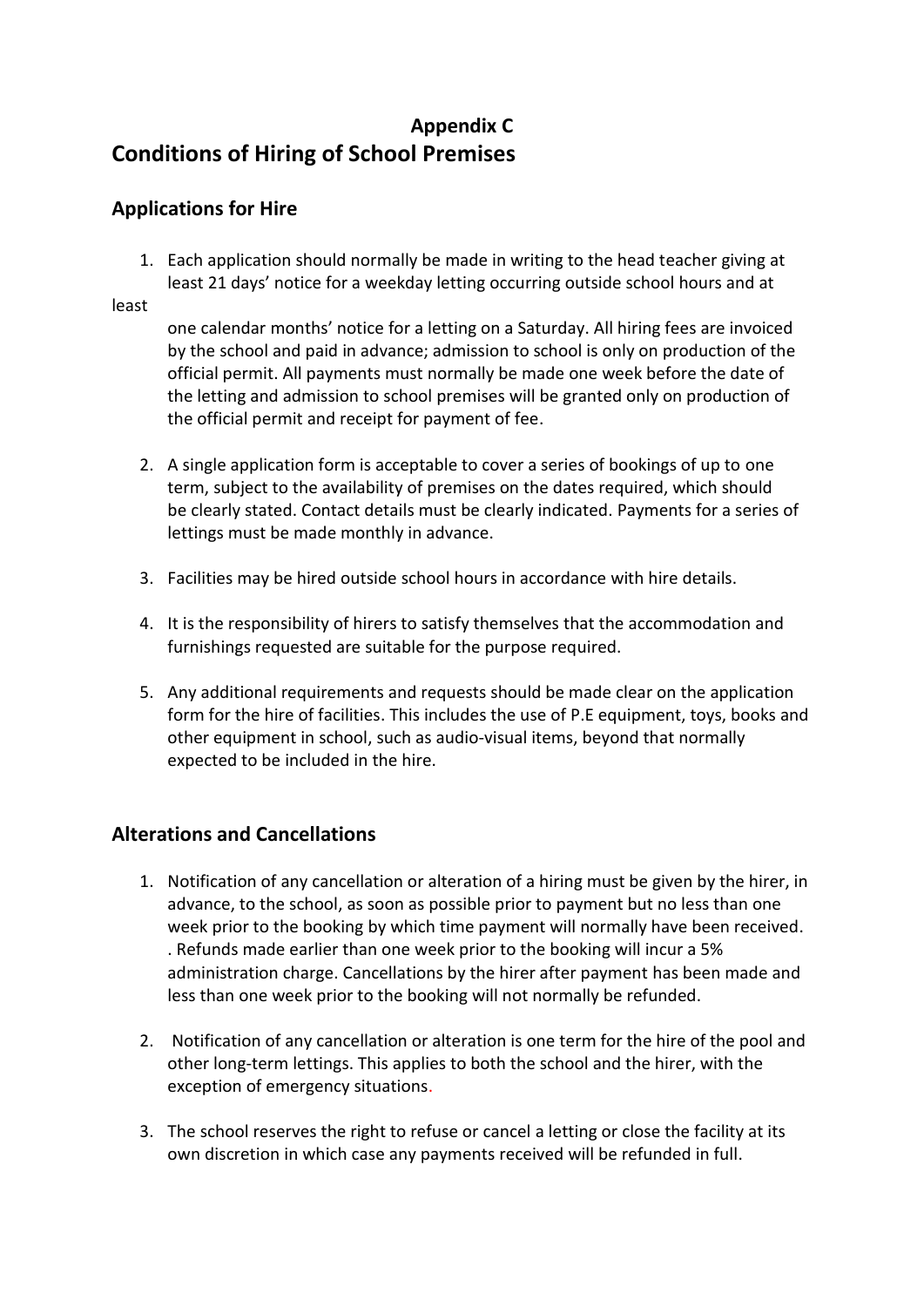4. If food from an external provider is ordered and the letting is cancelled by the hirer less than 48 hours before the letting, the hirer shall be responsible for the cost of the food and payment will be charged accordingly (See Appendix A). Cancellations for a Monday need to be made by Thursday.

#### **Use of Premises, Equipment and Furnishings**

- 1. Hirers are not permitted to use and must not enter accommodation other than that which is stated on the permit.
- 2. Furniture may be moved, however it must be moved back to its original place after the letting has finished
- 3. No school gymnastic apparatus, other than sports mats may be used without the specific consent of the Head Teacher because of the possibility of damage to premises and equipment.

The use of large inflatables are not permitted anywhere within the school site.

- 4. Decorations and advertising matter are not permitted without special permission from the school. Notice boards, supplied by the hirer, may be displayed in the entrance to the school for 24 hours before the commencement of the letting. Any fixings of these noticeboards must be agreed by the head teacher. Some events advantageous to the school may be advertised on the outside noticeboard, with the agreement of the head teacher.
- 5. Toilet accommodation will be made available to persons hiring the school premises at no extra charge. Parking facilities, where available, are at owner's risk and are free of charge.
- 6. With regard to the use of the showers and toilets, normal facilities such as hand washing items are included in the hire but not towels, nappies, wipes, shower gels and shampoos nor items stored in changing and shower facilities belonging to school staff and to children who attend the school. We request that shower heads are handled with care and are placed in the holders after use.
- 7. All equipment brought into the school for the purpose of the letting must be removed immediately afterwards unless specifically agreed by the school, for example, when items are stored by the school for regular bookings.
- 8. The local authority prohibits:
	- (a) The use on floors of any matter, such as polishes, chalk;
	- (b) Any gambling on school premises with the exception of licensed raffles organized by the school;
	- (c)Screws or nails or similar articles being driven into any part of the local authorities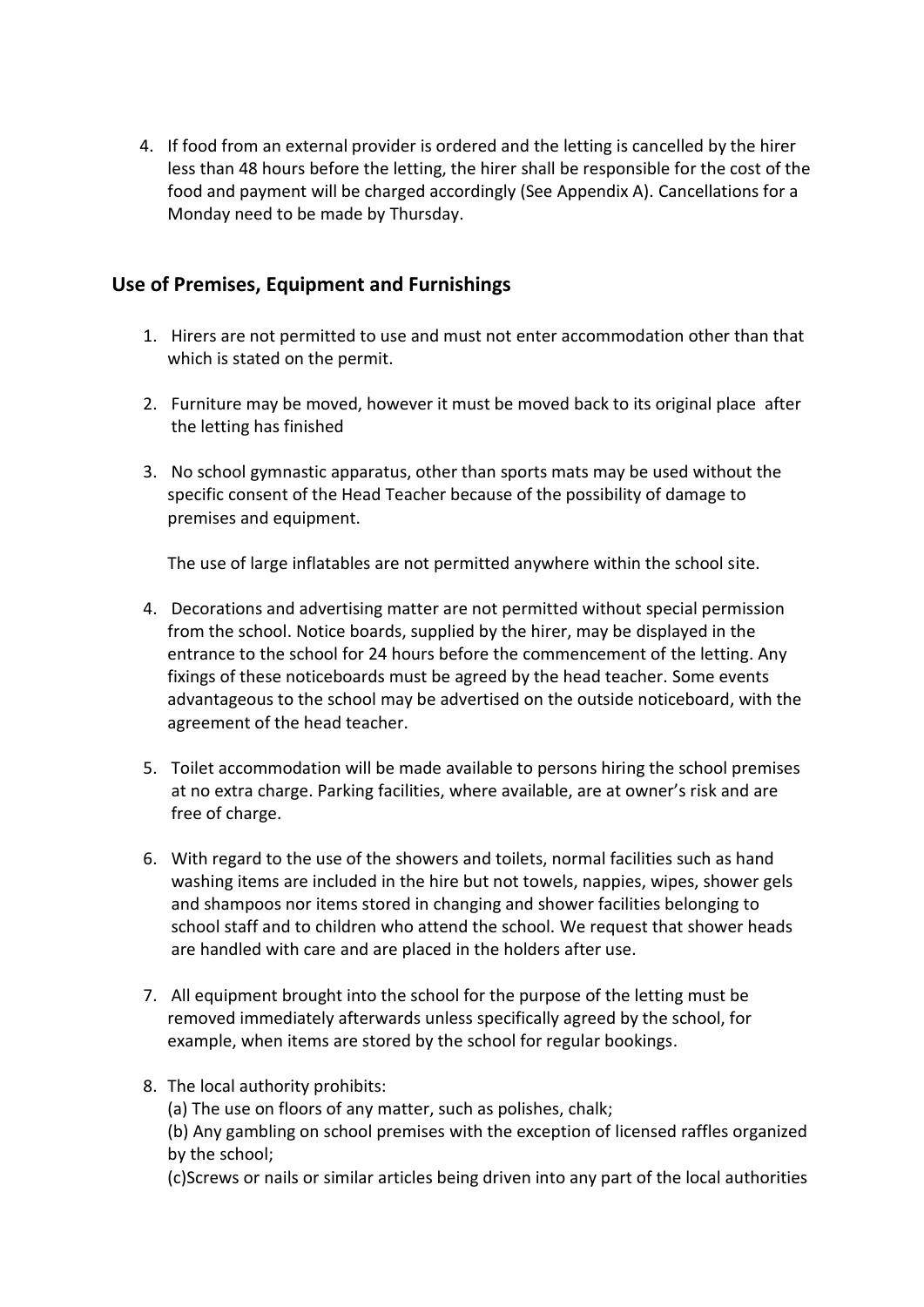property;

(d) The sale or consumption of intoxicants otherwise than as authorised in writing by the local authority, in which case it shall be the responsibility of the hirer to satisfy the requirements of the licensing laws;

(e) Loitering at the entrances to schools, corridors or playgrounds;

(f) Smoking in all local authority buildings including this school and also within the school grounds.

#### **Damage and Breakages**

The local authority grant facilities for the public use of school premises on the express condition that those responsible for hiring the room will give an undertaking that the meetings will be conducted with propriety and will hold themselves liable for any damage incurred. All breakages and damage must be reported to the site team, Head Teacher or office staff.

The persons responsible for the conduct of the meetings, dances or other functions must take precautionary measures at every meeting to avoid damage to school property.

- a. Stiletto heels should not be worn in the hall and hirers should ensure that only soft soled footwear is worn.
- b. All hirers are expected to leave the premises in a clean and tidy state.
- c. Any damage arising from the hiring of school premises will be repaired by the school or local authority and charged against the party or person hiring the school premises in question. This applies also to damage caused by children.

#### **Health, Safety, Insurances and Licensing**

- 1. Those responsible for hiring school premises must indemnify the local authority, that is, Sandwell Metropolitan Borough Council, from and against all actions, claims, demands, losses, costs, damage and expenses which may be brought or made by any person in respect of injury or damage sustained by them in consequence of or arising out of the use of school premises.
- 2. Use of the car park is entirely at the own risk of the driver and passengers. The school cannot be held responsible for damage, accident or injury however caused. Taking vehicles onto or parking on grassed areas is strictly forbidden, only parking on hard surfaces is allowed within the car park itself. Parking on the bays by the main entrance is not allowed and should be kept clear – these are used in the event of the need for an ambulance or other essential vehicles when access by the school is required. No parking is allowed on the hard surface in front of the entrance to the school.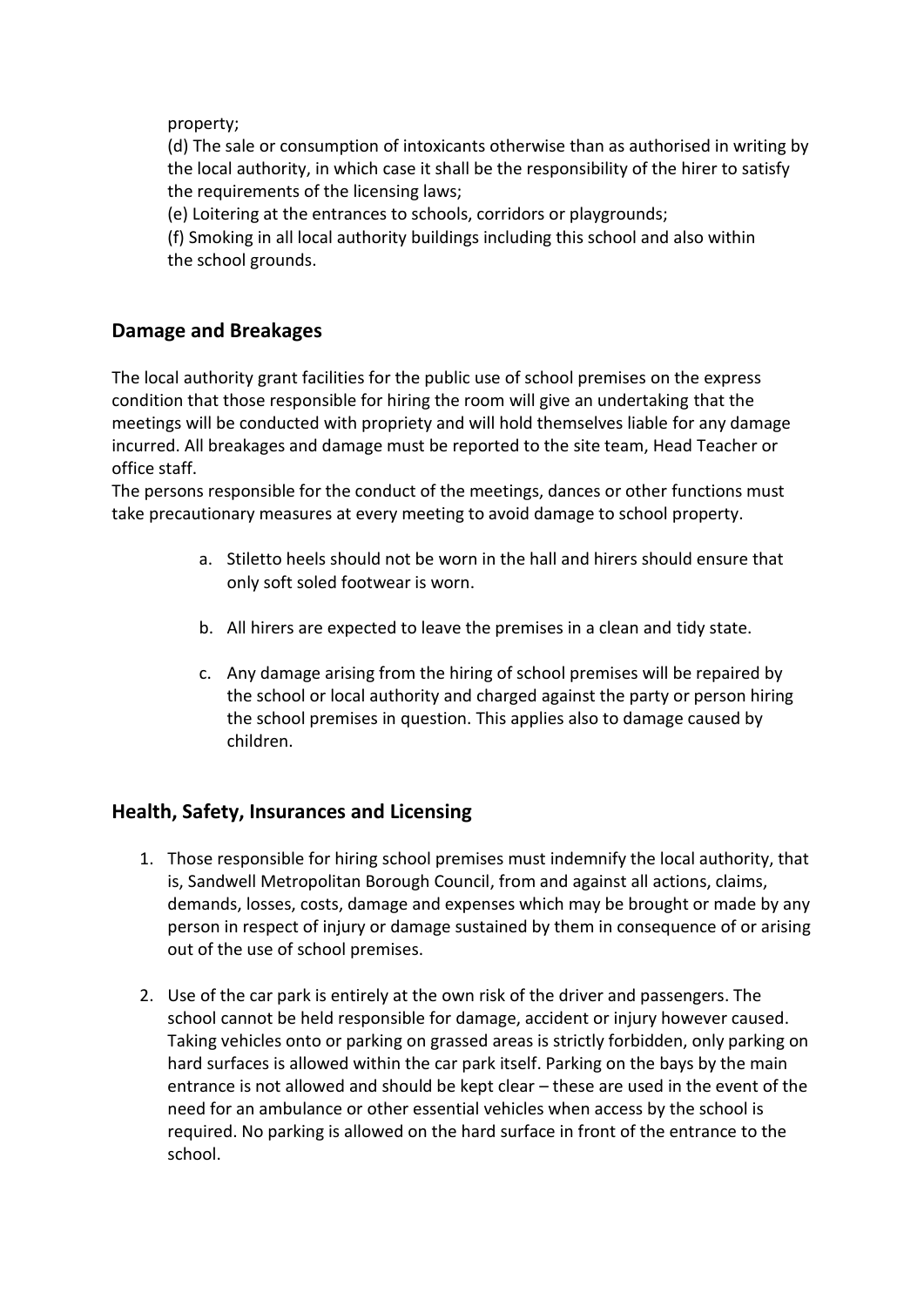3. Hirers are responsible for obtaining their own insurances, including public liability insurance. There are notices in the school building concerning this. The school will require copies of hirers' public liability insurance and CRB clearances for events involving children.

Groups or other organisations hiring the premises are expected to produce a safeguarding policy or else accept and adhere to the policy of the school, a copy of which will be provided for them. It is advisable that staff running out of hour's clubs undertake safeguarding training to at least level 1 or equivalent.

#### **FIRE SAFETY ADVICE**

When entering the school make sure you sign in and sign out. This creates a register will be used if there is a fire or a fire drill to account for you and your safety.

Familiarise yourself with the premises and the site plan which you will see is divided into zones with clearly marked fire exits and the assembly points 1 & 2.

Be aware of the **Fire Assembly Point 1** which is located next to the sensory garden.

**Fire Assembly Point 2** is located in the far corner of the front carpark .This assembly point is only used for 'out of school hours' fires and fire drills.

Wherever you are posted around school make sure you are aware of your nearest fire escape routes which are clearly marked with signage around school.

#### **Actions if you discover a fire**

Do not tackle the fire! (only do so if you have received training to tackle a small fire and it is safe to do so).You should immediately raise the alarm using the nearest break glass or key operated fire call point.

During school hours, you will then be directed via tannoy to relocate to the adjoining zone to a place of relative safety or evacuate if that is not possible. The alarm at this point will be intermittent in the adjoining zone.

Having relocated to an adjoining zone you may still be required to evacuate if the alarm is escalated to full evacuation. Full evacuation will be identified via tannoy and the alarm sound will become constant throughout school.

At this point everyone should make towards **Assembly point 1 (Sensory Garden).**Anyone evacuating from the front of the building should make their way to the **Assembly Point 1** via the early years playgrounds or the gates by the dining room.

The building will be trawled / swept by trained Fire Marshalls to ensure all pupils and staff have evacuated the building.

No one to re- enter the building until told safe to do so by the fire safety officer or Site Manager.

#### **OUT OF SCHOOL HOURS –Fires & Fire Drills**

Out of School Hours fire drills are always treated as a full evacuation and Assembly Point 2 is used as a place of safety.

Parents using the school for birthday parties are not expected to provide public liability insurance for the event as the local authority insurance would provide cover for injury as a result of any negligence regarding the premises. However, parents using the school are responsible for the conduct of those whom they invite and are responsible for any consequences of inappropriate conduct which results in damage, accident or injury. Parents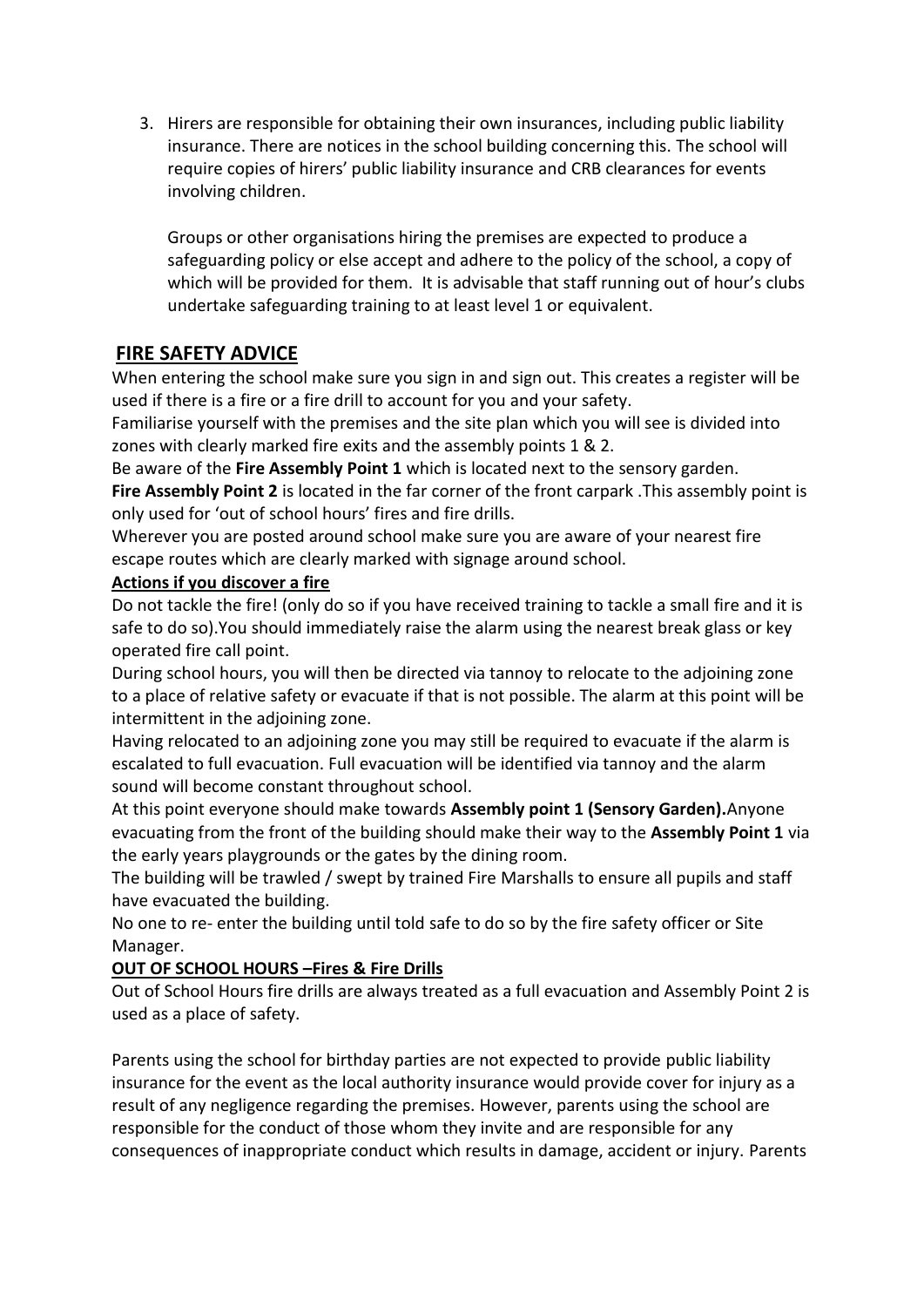are not expected to provide CRB clearances but are deemed responsible for the children in their care.

- 4. The school is not responsible for the quality and safety of food and drink brought into the premises by hirers.
- 5. Where the premises are used for a public performance the person hiring the school will be responsible for satisfying the requirements of the appropriate licensing provision.
- 6. Permits for the use of sports halls, swimming pool, sports pitch and any other part of the school premises in which it is proposed to engage in physical activities, will be issued only when a person, appropriately qualified to teach and supervise the activity, will be in charge throughout the period of hire.
- 7. A qualified life-saver must be present at the side of the pool throughout the whole period of hire of the swimming pool. Evidence of up to date life saving qualifications will be required. Legal liability should cover a minimum of £5m. There is additional documentation regarding health and safety procedures for the pool to which the hirer must agree and adhere.
- 8. Prior to any letting for the hire of school premises involving the participation in martial arts or similar activities being accepted; copies of the following must be provided for the school:

(a) details of affiliation to the relevant body;

(b) legal liability cover, including public liability insurance cover, for a minimum of £5 million; and

(c) licenses held by all coaches.

Acceptance of such lettings are subject to the confirmation of the above by the local authority.

- 9. Any equipment or materials which may constitute a danger to the hirer, or other persons or the premises may not be brought into the school (e.g. inflammable or toxic materials, substances or equipment). The school will not hire out facilities to fencing, air rifle and pistol clubs or any other clubs involving weapons.
- 10. All equipment brought into the school for the purpose of the letting must be removed immediately afterwards. Exceptions may be made for the storage of small quantities of items used by regular bookings.
- 11. Electrical equipment brought into the school should not be used on the premises unless it has been PAT (Portable Appliance Testing) tested. This can be arranged through contacting the site manager.
- 12. The school will request to see and receive copies of relevant certificates for sports activities of any kind.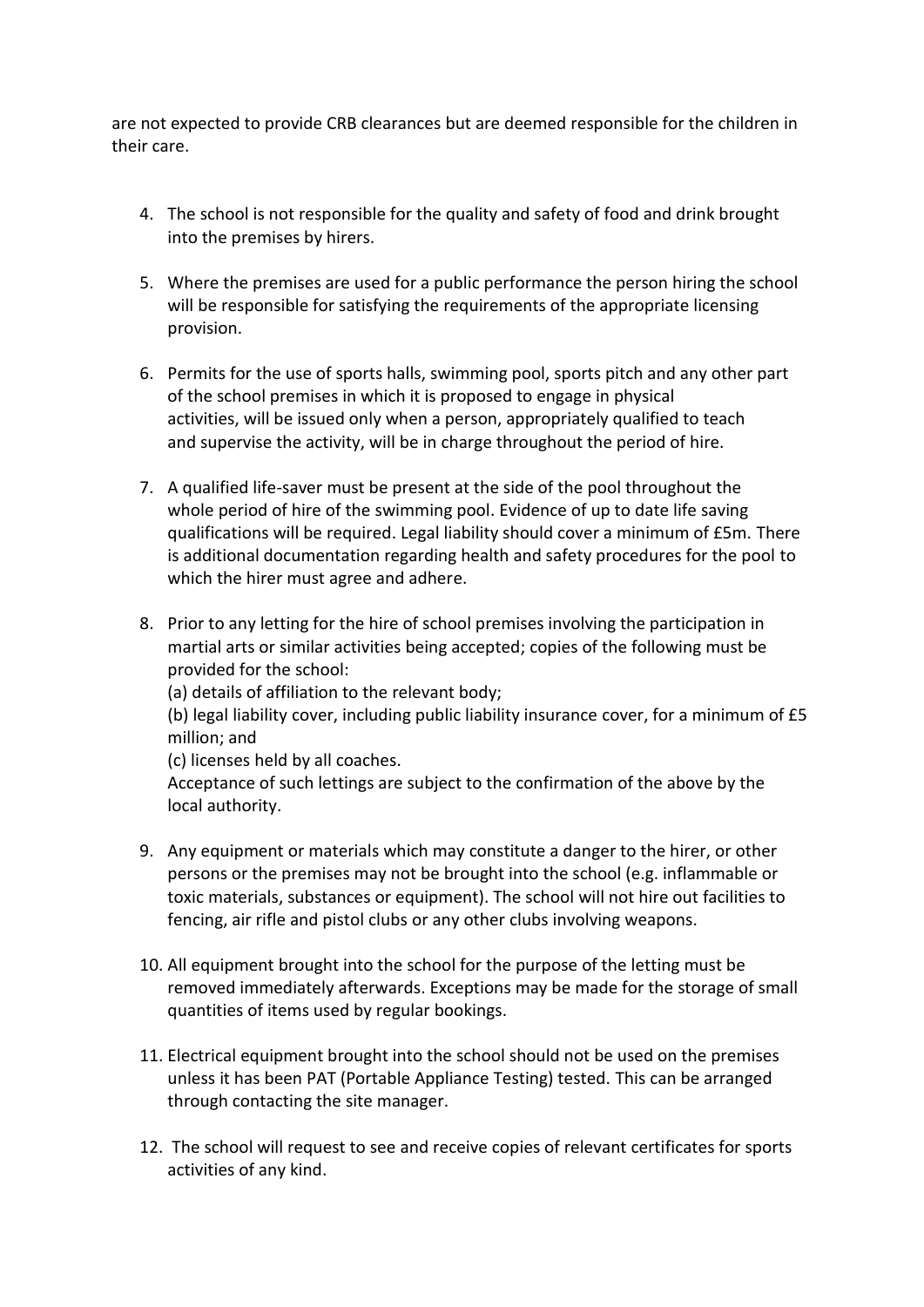- 13. There is additional documentation regarding health and safety and other requirements relating to the hire of the school premises and for the hire of the pool (swimming pool normal operating procedures NOM).
- 14. Hirers should report any suspicious incidents to the police immediately.
- 15. Admission shall be given to representatives of the local authority, or any representative of the police, ambulance or the fire service at any time during which the premises are open, provided clear identification is presented to the site manager or receptionist on duty.
- 16. The number of persons admitted to the premises must not be more than the building or part thereof can properly accommodate. The hirer is responsible for ensuring that any activity does not restrict the use of passages, exits, etc.
- 17. On entering the building the hirer must examine the fire regulations posted at the fire alarm point nearest to the accommodation to be used and ensure that these are understood.
- 18. The hirer is responsible for informing all delegates or attendees of the fire procedures and fire assembly point.
- 19. Admission during the period of hire should be given to any representative of the local authority, police, fire service or members of the governing body.

**The site manager and key holders are expressly instructed by the Head Teacher to ensure that hirers observe the regulations set out above.** Agreement and acceptance to the above conditions of hire:-

Signed by the hirer: - The Date:-